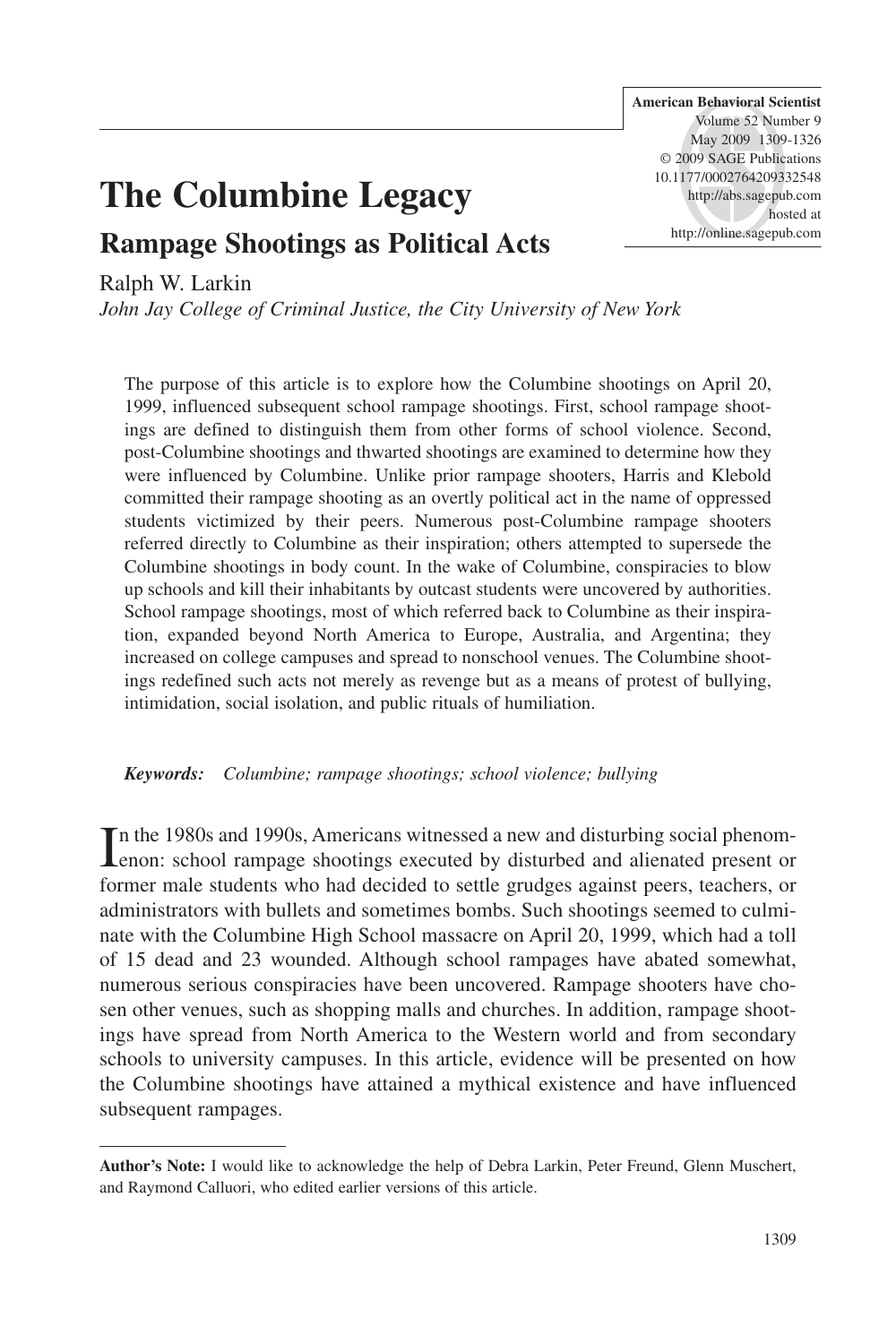### **Rampage Shootings**

What is a school rampage shooting? Muschert (2007b) described rampage shootings as "expressive non-targeted attacks on a school institution" (p. 63). Newman (2004) defined rampage shootings as follows:

Rampage shootings are defined by the fact that they involve attacks on multiple parties, selected almost at random. The shooters may have a specific target to begin with, but they let loose with a fusillade that hits others, and it is not unusual for the perpetrator to be unaware of who has been shot until long after the fact. These explosions are attacks on whole institutions—schools, teenage pecking orders, or communities. (pp. 14-15)

To further specify a school rampage shooting, I offer the following defining qualities: (a) A student or a former student brings a gun to school with the intention of shooting somebody, (b) the gun is discharged and at least one person is injured, and (c) the shooter attempts to shoot more than one person, at least one of whom was not specifically targeted. These specifications are in consonance with those of Newman (2004). The advantage of operationalizing the definition of rampage shootings makes it easy to distinguish them from other forms of assaults on schools and allows for classification based on the specific behaviors of the shooters. Muschert (2007b) included faculty, administration, and staff in his definition; however, for the purposes of this article, school employees will be excluded to distinguish school shootings from workplace shootings.

The specification of at least one injury is to distinguish rampage shootings from incidences where a desperate student brings a gun to school and discharges it as an attention getting device. It also excludes specifically targeted shootings, such as those that occurred at Thomas Jefferson High School in Brooklyn, New York, in 1991 and 1992, in which students in two separate incidences brought guns to school to settle a conflict they had with another student (Moore, Petrie, Braga, & McLaughlin, 2003). Also excluded are incidences such as the 1988 school shootings in Pinellas Park High School, Florida, and in 2005 at Campbell County High School in Jacksboro, Tennessee, in which boys brought guns to school to show them off to peers without the intention of shooting anybody. When confronted by school authorities, a weapon was discharged, killing an assistant principal and injuring others (Journey, 1989; Lampe, 2005). Also excluded from the analyses are all shootings related to gang violence and school invasions.

#### **Research Methods**

A database was built beginning with lists generated by academic researchers (Moore et al., 2003; Newman, 2004; Vossekuil, Reddy, Fein, Borum, & Modzeleski,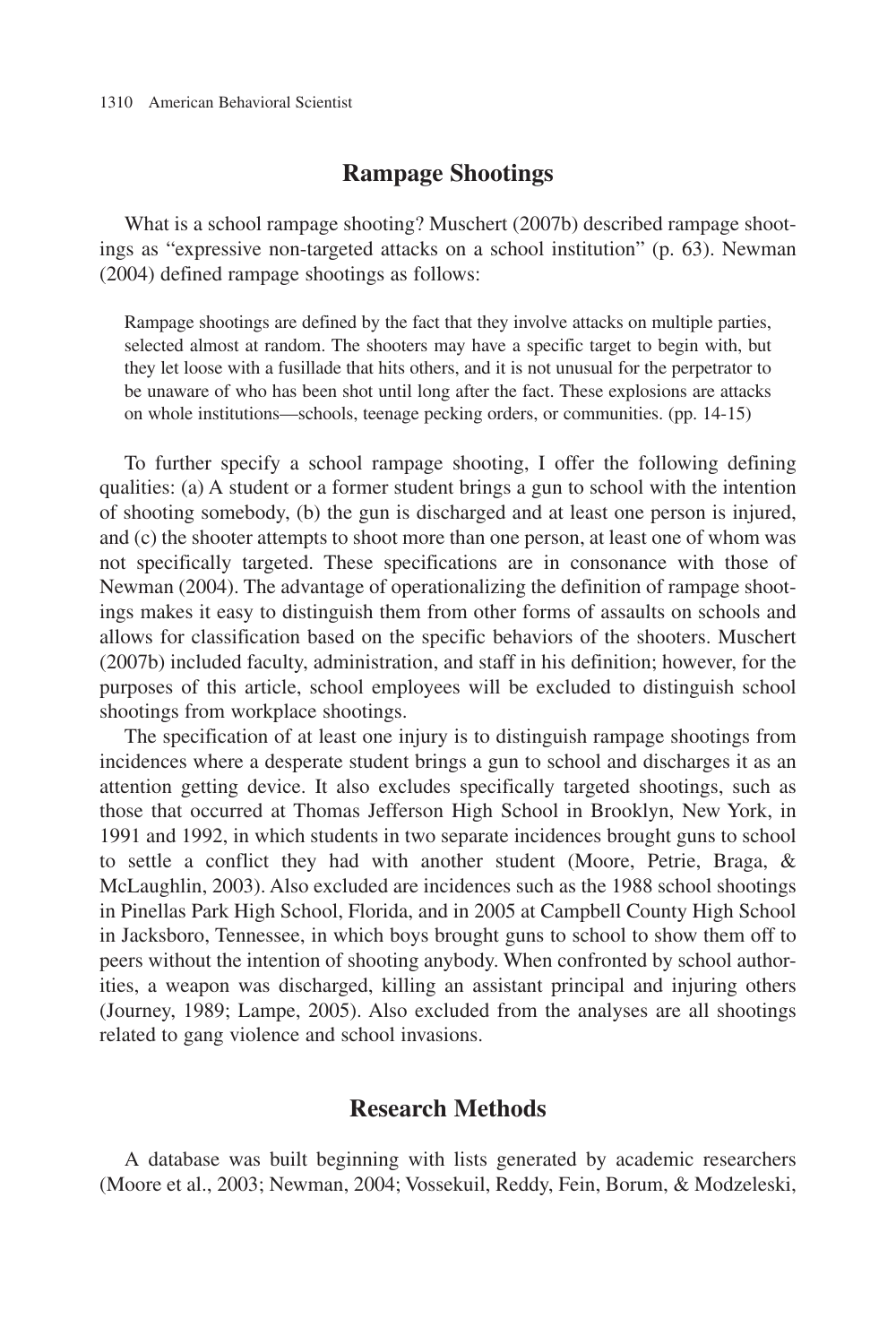2000). In addition, lists generated by various media outlets (Bower, 2001; Dedman, 2000) and Internet sites of violent school incidents were examined.<sup>1</sup> All documented school violence incidents were examined to see if they fit the definition of a school rampage shooting specified above. Once identified as a potential rampage shooting, the Internet was searched for information, including, where available, archives of local and regional newspapers. Potential rampage shootings were entered into an Excel database. All cases in the database were verified through media reports. In some of the more celebrated cases, books had been written about the events, which were read. In most cases, several sources were available describing the assaults on the school. It must be noted that different researchers and reporters used a variety of criteria in defining a rampage shooting, resulting in somewhat different lists among researchers and reporters. Incidences were winnowed down to a list of 55 rampage shootings worldwide engaged in by 57 shooters (Jonesboro and Columbine each had two shooters). The list begins with Charles Whitman at the University of Texas in 1966 and ends with Pekka-Eric Auvinen in Finland in November 2007.

In addition, several researchers (Daniels et al., 2007; Newman, 2004; Trump, 2006) supplied lists of "near misses" and "thwarted attempts" post-Columbine. This researcher also compiled a list of media reports of uncovered plots. Criteria were established to identify serious attempts from those in which there was no evidence of serious intent by the perpetrators. The culling of these lists resulted in the sample described later.

Although in nearly all cases data were able to be triangulated from several sources, in many cases, subsequent reports were based on an original news report, such as an Associated Press dispatch. Therefore, in some cases, although there were several reports, the data source was singular. The validity of the listings is based on the establishment of an objective definition and applying criteria from that definition to all incidences. However, the data are limited by virtue of lack of corroborative data and the lack of verifiability of some Internet sources.

#### **The Cultural Significance of Columbine**

Of all the rampage shootings, Columbine stands out as a cultural watershed. First, it was the second-most-covered emergent news event in the decade of the 1990s (Muschert, 2002), outdone only by the O. J. Simpson car chase. Second, at the time, it was the deadliest school rampage shooting in history. Third, Dylan Klebold and Eric Harris were themselves quite media savvy. Harris posted his writings on the Internet, developed "wads" (shooting environments) on the Internet for *Doom* video game players, and constructed the Trench Coat Mafia Web site. There he posted rants, essays, descriptions of vandalism that were perpetrated by him and several friends, hate lists, death threats, and other miscellaneous documents. He and Dylan recorded their lives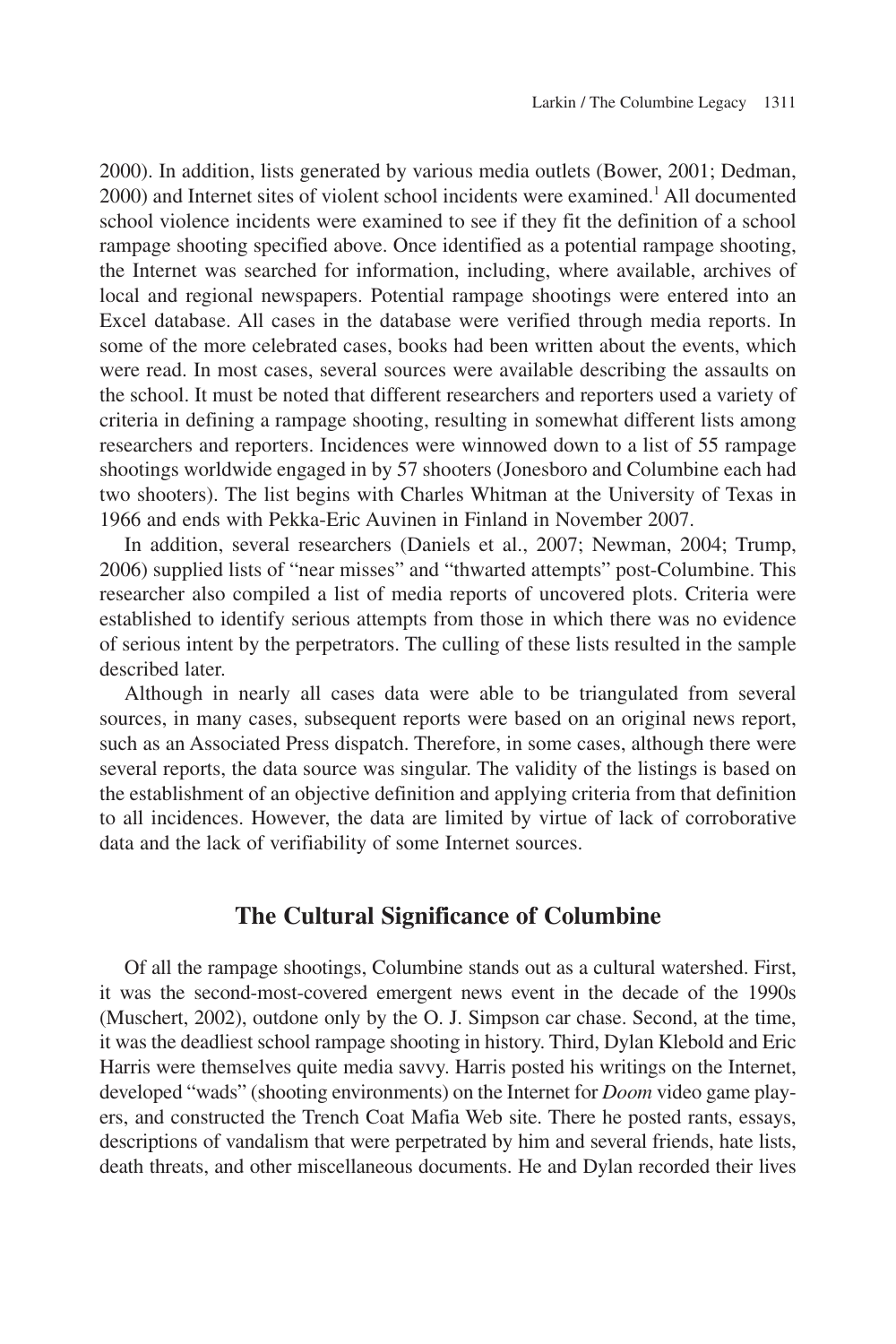| Pre-Columbine               | Post-Columbine                        |
|-----------------------------|---------------------------------------|
| Personal revenge            | Personal revenge                      |
| Unknown and unarticulated   | Revenge in the name of a collectivity |
|                             | Notoriety                             |
|                             | Desire to make a statement            |
|                             | Memorialize Columbine                 |
|                             | Surpass Columbine in body count       |
| Several influenced by media | Use of media to gain attention        |
| Rare if any                 | Many                                  |
| Code of silence             | Willingness to report                 |
|                             |                                       |

**Table 1 Characteristics of Pre-Columbine and Post-Columbine Rampage Shootings**

on video. They taped themselves testing their weapons in the Colorado mountains and made a film in which they starred as professional hit men who were hired by a bullied student to kill his "jock" persecutors. They recorded the so-called basement tapes, in which they revealed the reasons for the shooting, said goodbye to their parents, and vented their theories of revolution. Fourth, the shootings changed behaviors of school officials, police departments, students, and would-be rampage shooters.2

In the months following the Columbine shootings, many suburban and rural middle and high schools hardened their environments, strengthened their security forces, installed metal detectors and surveillance cameras, and instituted "zerotolerance" antiviolence policies (R. W. Larkin, 2007). The American Civil Liberties Union was swamped with cases in which students were suspended or expelled for expressing sympathies with the Columbine shooters, joking about the Columbine shootings, or venting disapproval of administration security policies. Schools and police departments—including Columbine High School and the Jefferson County Sheriff's Department—increased cooperation and shared information about students who had confrontations with the law. Students who had heretofore ignored or disregarded threats of violence by their peers have become more willing to report them. This phenomenon has been called "the Columbine effect" by the media (Cloud, 1999). The Columbine rampage has become a cultural script for many subsequent rampage shooters. For some, it was a record to be exceeded (e.g., Port Huron, Michigan); for others, it was an incitement (e.g., Conyers, Georgia; Fort Gibson, Oklahoma); for others, it was emulated in their own rampages (e.g., DeAnza College; New Bedford High School; Red Lake, Minnesota); for still others, it was a tradition to be honored in their own attacks (e.g., Virginia Tech). Table 1 lists differences in rampage shootings prior to and following Columbine.

In the basement videotapes, Eric Harris opined that their actions would "kickstart a revolution" of oppressed students who had been victimized and bullied by their peers (Gibbs & Roche, 1999). Although they did not kick-start a revolution, Klebold and Harris established a new paradigm by which all subsequent rampage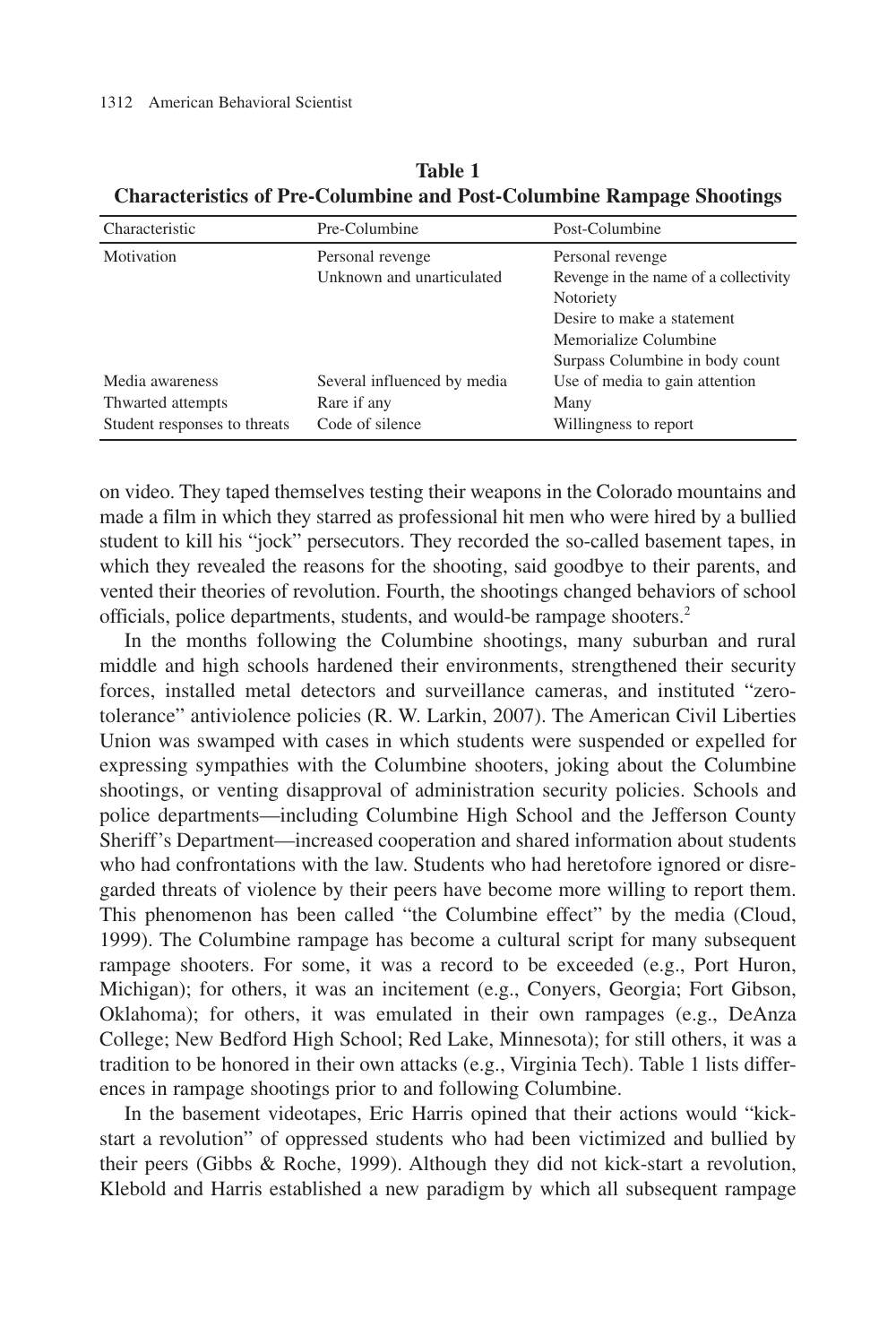shootings must be measured. As shown in Table 1, motivations have become more complex and influenced by Columbine; rampage shooters have attempted to influence the media rather than merely be influenced by them. A plethora of thwarted attempts were reported post-Columbine, whereas they were absent from the media before. Students have shown a greater willingness to report threats by their peers, leading to a greater number of thwarted attempts.

#### **Pre-Columbine School Rampage Shootings**

Columbine provided a vocabulary and the rationale future rampage shootings. Prior to Columbine, even though revenge was the overwhelming rationale, perpetrators oftentimes were uncertain of their motivations or could not articulate them clearly. For example, Michael Carneal thought that shooting students in the prayer group at Heath High School would give him credibility among the Goth students (Newman, 2004). Because the Goths did not take him seriously, Carneal felt compelled to shoot students; otherwise, his fate would be sealed as a blowhard nerd who could not follow through on his threats. The motives of Kip Kinkel were never adequately ascertained (Lieberman, 2006). In 1998, he killed his parents in their Springfield, Oregon, home and the next day invaded the cafeteria of his high school, killed 4 students, and wounded 25 others. Kip was a member of the football team; other students identified him as a member of the leading crowd. Many students at Thurston High School feared him for his sharp tongue and his aggressiveness. The rampage in the cafeteria may have been part of a psychodrama generated by family conflicts. Both of his parents were teachers, and his father formerly taught at that school.

Pre-Columbine rampage shootings focused on perceived injustices, petty hatreds, perceived female rejections of male advances, misogyny, and revenge for bullying and public humiliation (Moore et al., 2003; Muschert, 2007b). Motivations were personal. The closest to a political rationale that pre-Columbine shooters articulated were the justifications of Luke Woodham and Marc Lépine. Woodham wrote a "manifesto," a five-page rant that described his feelings of alienation, isolation, and persecution and his experiences of ridicule and humiliation (Bellini, 2001). In it, he stated, "People like me are mistreated every day. I do this to show society 'push us, and we will push back'" (p. 127). Lépine shot women as revenge for the feminist movement (Sourour, 1991). These two cases are the only known attempts by rampage shooters to put their motives in a larger context. Neither of these legitimations generated much interest; in the case of Lépine, it was used as evidence of his insanity. Therefore, Columbine became the new paradigm.

#### **Post-Columbine Rampage Shootings**

Of the 12 documented school rampage shootings in the United States between Columbine in 1999 and the end of 2007, eight (66.7%) of the rampagers directly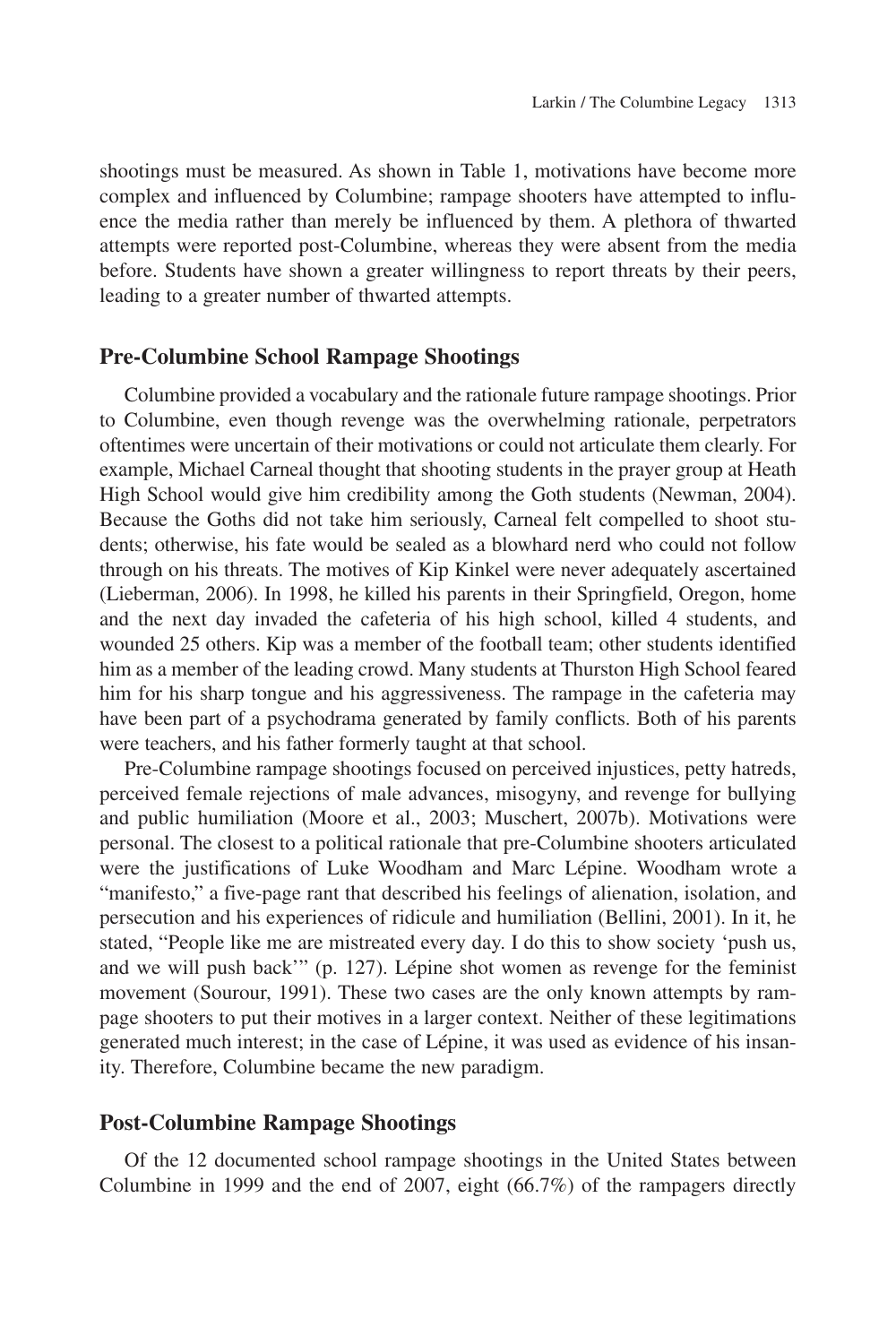referred to Columbine. Table 2 contains a listing of the post-Columbine rampage shootings in chronological order by the perpetrator's age, racial-ethnic background, location, school, number of victims killed and wounded, whether the perpetrator committed suicide, and how he was influenced by Columbine. All rampage shooters were male. Ages ranged from 13 (Seth Trickey) to 62 (Biswanath Halder), with a median of 17. Of note is that during the year and a half between January 2002 and June 2003, the 2 rampage shootings that occurred were on college campuses; all 3 post-Columbine college campus rampage shootings were conducted by minority students, whereas only 2 secondary school rampages were conducted by minority students (John Wiese, Native American, and Alvaro Castillo, Latino). Of the 9 secondary school rampage shootings between Columbine and the end of 2007, 7 (77.7%) showed Columbine influences.

Columbine influenced subsequent rampage shootings in several ways. First, it provided a paradigm about how to plan and execute a high-profile school rampage shooting that could be imitated. Second, it gave inspiration to subsequent rampage shooters to exact revenge for past wrongs, humiliations, and social isolation. Third, it generated a "record" of carnage that subsequent rampagers sought to exceed. Fourth, Harris and Klebold have attained mythical status in the pantheon of outcast student subcultures. They have been honored and emulated in subsequent rampage shootings and attempts. In all cases, perpetrators either admitted links with Columbine or police found evidence of Columbine influences.

Shootings are identified in the table as "imitated" when the perpetrators copied aspects of the Columbine shooting in their own attempts. Imitations were evident in the attacks in Conyers, Georgia; Fort Gibson, Oklahoma; East Greenwich, New York; Red Lake, Minnesota; Hillsborough, North Carolina; and Virginia Tech University. Perhaps the most imitative shooting was by Jeffrey Weise at Red Lake Senior High School in Minnesota. This particular rampage shooting had several copycat earmarks. First, under the names Todesengel and NativeNazi, he posted rants and expressed admiration of Adolf Hitler on neo-Nazi Internet sites (Benson, 2005). Hitler was lionized by Eric Harris on his Trench Coat Mafia Web site. Second, he wore a duster of similar style to those worn by Klebold and Harris (Wilogoren, 2005). Third, prior to shooting a fellow student, Weise asked him if he believed in God. This last act was a reference to one of the myths that emerged from the Columbine shootings that Cassie Bernall was asked whether she believed in God, to which she responded "yes" before she was shot. Although there was no evidence that this confrontation actually occurred, it became an article of faith within the evangelical community and was reported as fact nationwide for several months before it was debunked (Cullen, 1999b; Muschert, 2007a; Watson, 2002).

In numerous cases, students admitted studying or becoming obsessed with the Columbine shootings, which was identified as "study." The Conyers, Georgia, shooter was obsessed with Columbine and studied it prior to his rampage (Sack,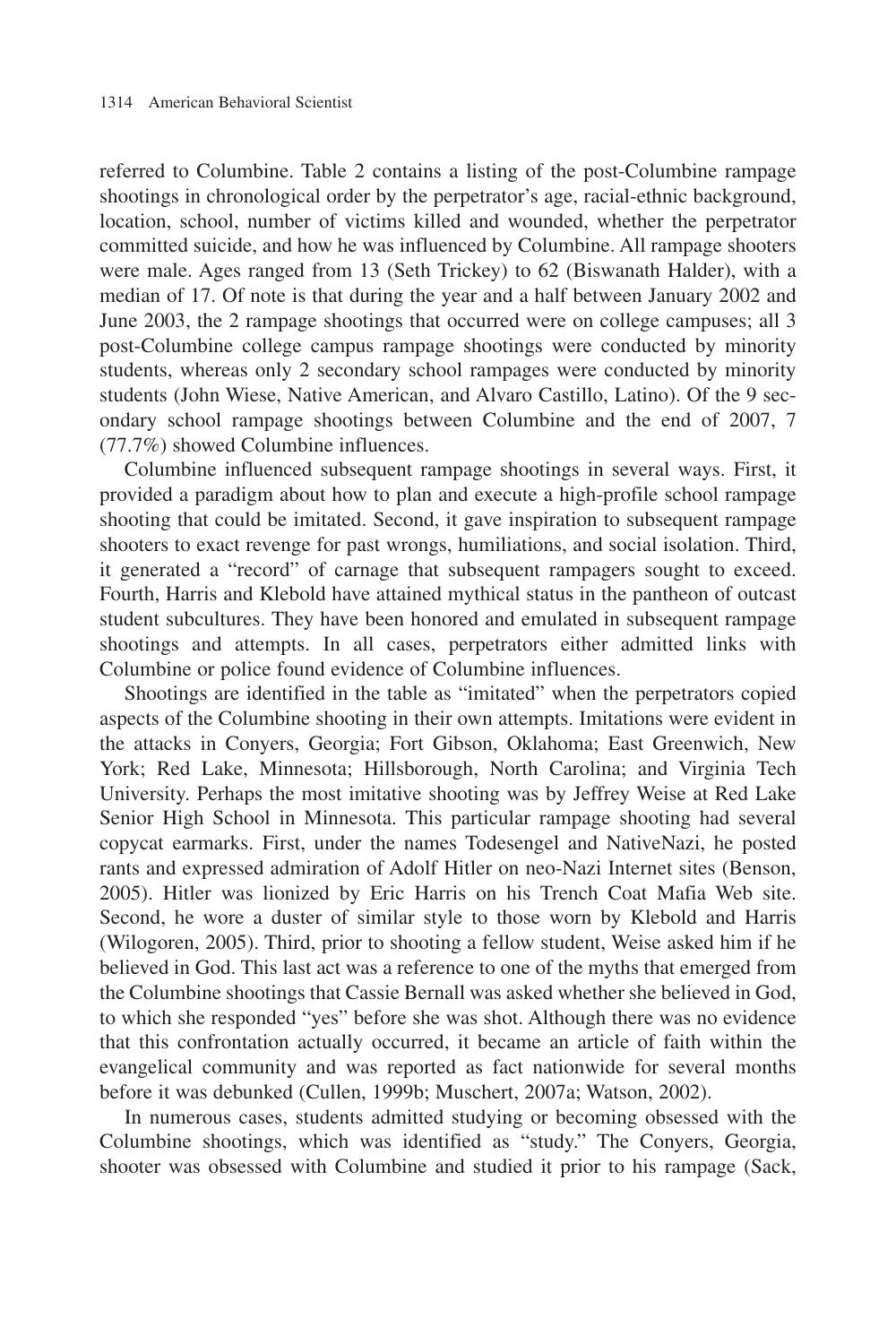|           |                            |          |                 |                    | Laloie 4                           | Post-Columbine School Rampage Shootings, United States (N = 12) |                          |                          |                         |                                             |
|-----------|----------------------------|----------|-----------------|--------------------|------------------------------------|-----------------------------------------------------------------|--------------------------|--------------------------|-------------------------|---------------------------------------------|
| Date      | Name                       | Gender   | Age             | Race-Ethnicity     | Location                           | School                                                          |                          |                          |                         | Killed Wounded Suicide Columbine Influenced |
| 5/20/1999 | T. J. Solomon              | Male (M) | 15              | White              | Conyers, GA                        | Heritage High School                                            | $\circ$                  |                          | $\overline{\mathsf{X}}$ | Imitated                                    |
| 12/6/1999 | Seth Trickey               | z        | $\overline{13}$ | White              |                                    | Ft. Gibson, OK Fort Gibson Middle<br>School                     |                          |                          | ż                       | Studied and Imitated                        |
| 3/5/2001  | Charles Andrew<br>Williams | Σ        | $15 \,$         | White              | Santee, CA                         | Santana High School                                             | $\overline{\mathcal{C}}$ | $\frac{3}{2}$            | ż                       | Referenced                                  |
| 3/22/2001 | Jason Hoffman              | z        | $\frac{8}{2}$   | White              | El Cajon, CA                       | Granite Hills High<br>School                                    | $\mathord{\subset}$      | $\sqrt{2}$               | Yes                     | No evidence                                 |
| 1/16/2002 | Peter Odighizuwa           | ≍        | $\frac{4}{6}$   | Nigerian           | Grundy, VA                         | Appalachian School<br>of Law                                    |                          |                          | ż                       | No evidence                                 |
| 5/9/2003  | Biswanath Halder           | z        | $\infty$        | Indian             | Cleveland, OH                      | Case Western Reserve<br>University                              |                          |                          | ż                       | No evidence                                 |
| 9/4/2004  | Jon William<br>Romano      | z        | $\frac{6}{1}$   | White              | East Greenbush, Columbia High<br>Ř | School                                                          |                          |                          | ż                       | Imitated and<br>referenced                  |
| 3/21/2005 | John Wiese                 | ≍        | $\leq$          | American<br>Native | Red Lake, MN                       | Red Lake Senior High<br>School                                  | $\overline{10}$          |                          | Yes                     | Studied and Imitated                        |
| 3/14/2006 | James Scott<br>Newman      | z        | $\overline{1}$  | White              | Reno, NV                           | Pine Middle School                                              | 0                        | $\overline{\mathcal{C}}$ | ż                       | Studied                                     |
| 8/30/2006 | Alvaro Rafael<br>Castillo  | z        | $\frac{8}{2}$   | Hispanic           | Hillsborough,<br>ă                 | Orange High School                                              | 0                        |                          | ż                       | Studied, referenced,<br>and imitated        |
| 4/16/2007 | Cho Seung-Hui              | ≍        | 23              | Korean             | Blacksburg, VA                     | Virginia Tech<br>University                                     | 33                       | 28                       | Yes                     | Imitated and<br>referenced                  |
|           | 10/10/2007 Asa Coon        | Σ        | $\overline{4}$  | White              | Cleveland, OH                      | Success Academy                                                 |                          | $\sqrt{2}$               | Yes                     | No evidence                                 |

 $\vec{c}$ **Table 2** ්ර

1315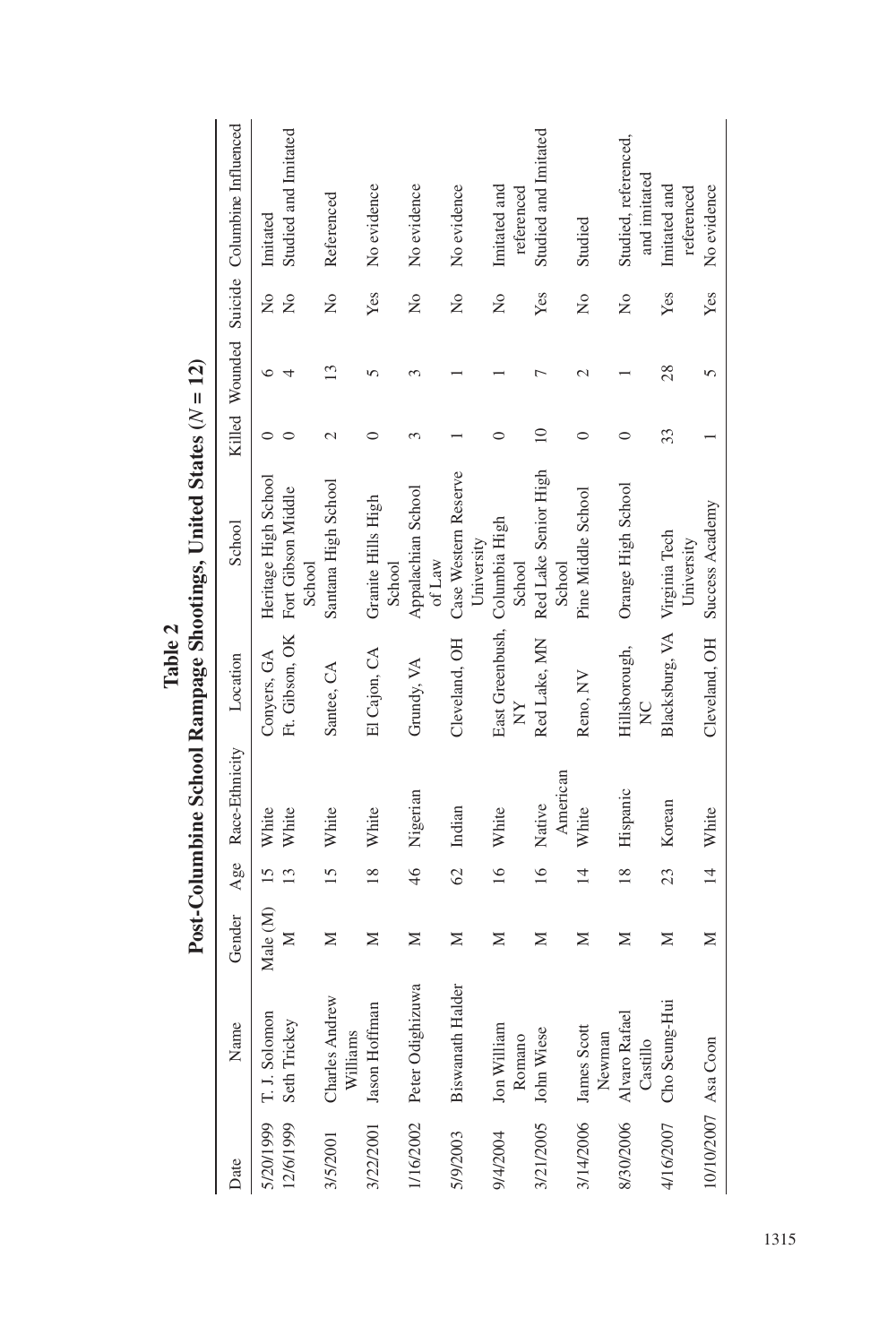1999). The shooters in Reno, Nevada, and Hillsborough, North Carolina, intensively studied the Columbine shootings during the weeks prior to their rampages (Blythe, 2004; Rocha, 2007).

Columbine was "referenced" when perpetrators identified the shootings as an inspiration; referred to Columbine before, during, or after the attack as a target to be exceeded; or described their own shooting as an homage to Columbine. References were found to the Columbine shootings in the shootings at Fort Gibson, Oklahoma; East Greenwich, New York; and Virginia Tech. In the weeks prior to the shooting in Santee, California, the shooter claimed that he was going to "pull a Columbine" on his school (McCarthy, 2001). The shooter in Hillsborough, North Carolina, sent an e-mail confession to the principle of Columbine High School prior to his rampage (Rocha, 2007). In his manifesto, the Virginia Tech shooter praised the Columbine killers as martyrs to the cause of the downtrodden (Kleinfield, 2007).

#### **Emergent Phenomena**

The significance of the Columbine shootings needs to be explained in light of three emergent phenomena: (a) the dramatic increase of rampage shootings internationally, (b) the expanding contexts of rampage shootings, and (a) the large number of foiled attempts. Rampage shootings since Columbine have gone international, with school shootings modeling Columbine in Canada, Sweden, Bosnia, Australia, Argentina, Germany, and Finland (Table 3). Prior to the Columbine shootings, the only other country to have experienced rampage shootings was Canada, with two in 1975, in Brampton and in Ottawa. In 1989, Mark Lépine targeted women in the École Polytechnic massacre in Montréal. He killed 14 women and wounded 27 before committing suicide.

Of the 11 rampage shootings outside the United States, 6 had direct references to Columbine. The shooting at W. R. Myers High School in Taber, Alberta, Canada, occurred 8 days after Columbine. The shooter, who had been fascinated by Columbine, carried a sawed-off .22-caliber rifle to school under a winter coat (McGee & DeBernardo, 1999). When he was asked by other students who were talking about Columbine if he had a gun under his coat, he pulled the rifle out and began shooting (Lampe, 2000). In 2002, Robert Steinhäuser attempted and achieved a death toll greater than Klebold and Harris in a rampage shooting in Erfurt, Germany, which would be his claim to fame (Gasser, Creutzfeldt, Naher, Rainer, & Wickler, 2004; Mendoza, 2002). Unlike Klebold and Harris, his major targets were teachers; he killed 13 in revenge for being expelled from the school. Sebastian Bosse, who bombed and shot up his school in Emsdetten, Germany, kept a diary in which he praised Eric Harris ("Gunman Praised," 2006).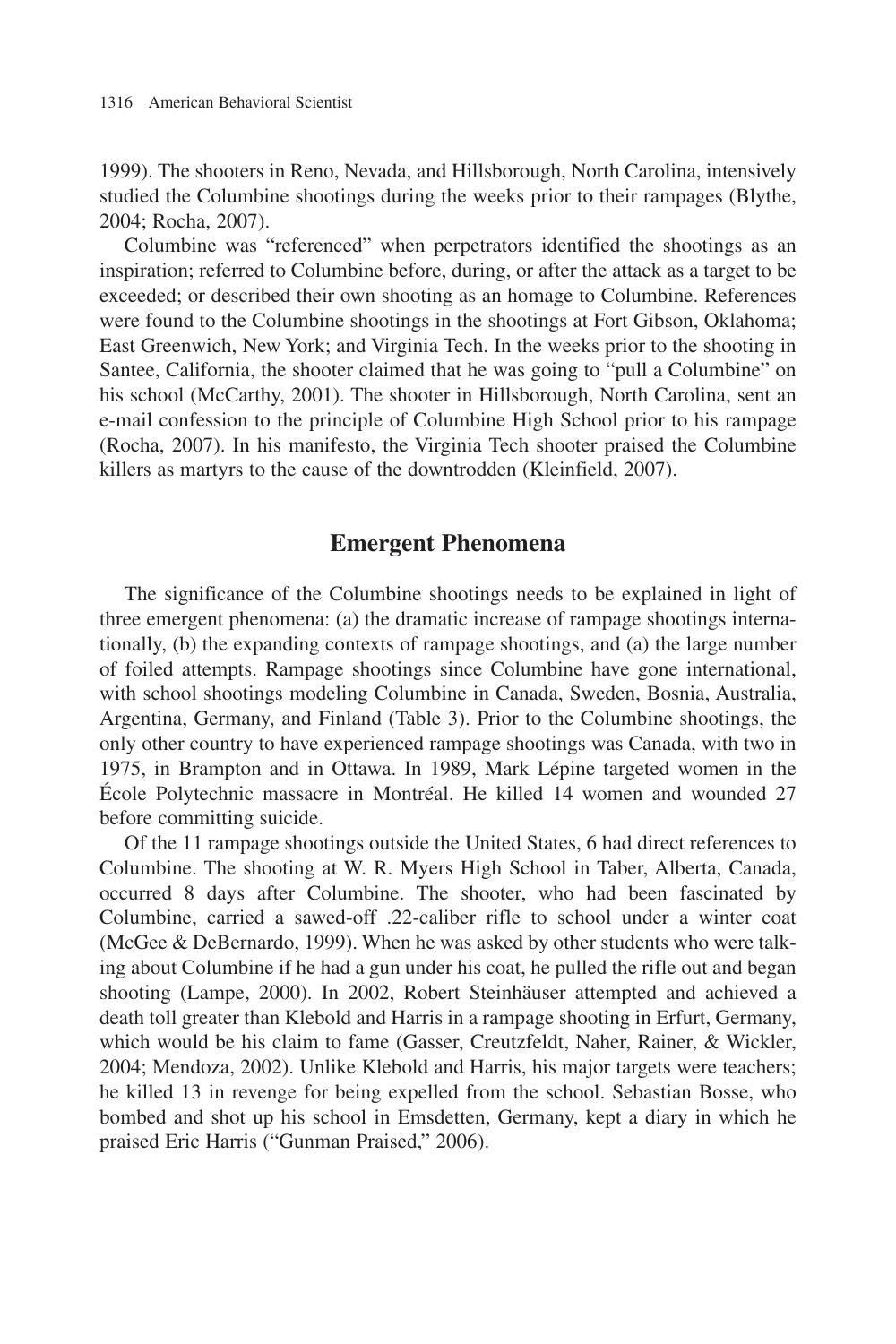| Date       | Gender     |    | Race-<br>Age Ethnicity | Location           | School                       | Killed         | Wounded Suicide |                | Columbine<br>Influenced |
|------------|------------|----|------------------------|--------------------|------------------------------|----------------|-----------------|----------------|-------------------------|
|            |            |    |                        |                    |                              |                |                 |                |                         |
| 4/28/1999  | Male $(M)$ | 14 | White                  | Taber,             | W. R. Myers High             | 1              | 1               | N <sub>o</sub> | Imitated                |
|            |            |    |                        | Alberta            | School                       |                |                 |                |                         |
| 10/5/2001  | M          | 19 | White                  | Sundsvall.         | Vaestermalms                 | 1              | 1               | N <sub>o</sub> |                         |
|            |            |    |                        | Sweden             | High School                  |                |                 |                |                         |
| 2/19/2002  | M          | 22 | White                  | Freising,          | Economics school             | 4              | 1               | Yes            |                         |
|            |            |    |                        | Germany            |                              |                |                 |                |                         |
| 4/26/2002  | M          | 19 | White                  | Erfurt,            | Johann Gutenberg             | 16             | 7               | Yes            | Imitated                |
|            |            |    |                        | Germany            | High School                  |                |                 |                |                         |
| 4/29/2002  | M          |    | White                  | Vlasenica,         | Vlasenica High               | $\mathfrak{2}$ | 1               | Yes            |                         |
|            |            |    |                        | <b>Bosnia</b>      | School                       |                |                 |                |                         |
| 10/21/2002 | М          | 36 | Chinese                |                    | Melbourne, Monash University | $\mathfrak{2}$ | 5               | N <sub>0</sub> |                         |
|            |            |    |                        | Australia          |                              |                |                 |                |                         |
| 7/2/2003   | M          | 16 | White                  | Coburg,            | Realschule II                | 1              | 1               | Yes            |                         |
|            |            |    |                        | Germany            | (High School)                |                |                 |                |                         |
| 9/28/2004  | М          | 16 |                        | Hispanic Argentina | Islas Malvinas               | 3              | 5               | N <sub>0</sub> | Imitated                |
|            |            |    |                        |                    | School                       |                |                 |                |                         |
| 10/13/2006 | M          | 25 | White                  | Montreal,          | Dawson College               | $\mathfrak{2}$ | 19              | Yes            | Referenced              |
|            |            |    |                        | Canada             |                              |                |                 |                |                         |
| 11/20/2006 | M          | 18 | White                  | Emsdetten,         | Geschwister                  | 1              | 8               | Yes            | Imitated and            |
|            |            |    |                        | Germany            | Scholl School                |                |                 |                | referenced              |
| 11/7/2007  | M          | 18 | White                  | Tuusula,           | Jokela High                  | 9              | 12              | Yes            | Imitated and            |
|            |            |    |                        | Finland            | School                       |                |                 |                | referenced              |
|            |            |    |                        |                    |                              |                |                 |                |                         |

**Table 3 Post-Columbine School Rampage Shootings, Outside United States (N = 11)**

In November 2007, Pekka Eric Auvinen killed 8 students and staff and wounded 12 at Jokela High School in Tuusla, Finland, before committing suicide. Auvinen was an outcast at his high school who was harassed and bullied by his peers (DeJong, 2007). He wore a T-shirt during his rampage that said "Humanity is Overrated," mimicking Klebold and Harris's wearing of T-shirts that sent messages. Klebold's T-shirt stated, "Wrath," and Harris's said, "Natural Selection." Auvinen, in imitation of Eric Harris, claimed that he was an advocate of natural selection and that he had the right to rid the world of unfit human beings. He also claimed that he was a revolutionary against enslaving, corrupt, and totalitarian regimes. Auvinen discussed the Columbine shootings on YouTube.com with Dylan Crossey, who was arrested for planning a rampage shooting at Plymouth-Whitemarsh High School in the suburbs of Philadelphia (MacAskill, 2007).

#### **Changing Contexts**

The Columbine shootings changed the venue of rampage shootings. Rampage shooters beyond high school age attacked shopping malls in Tacoma, Omaha, and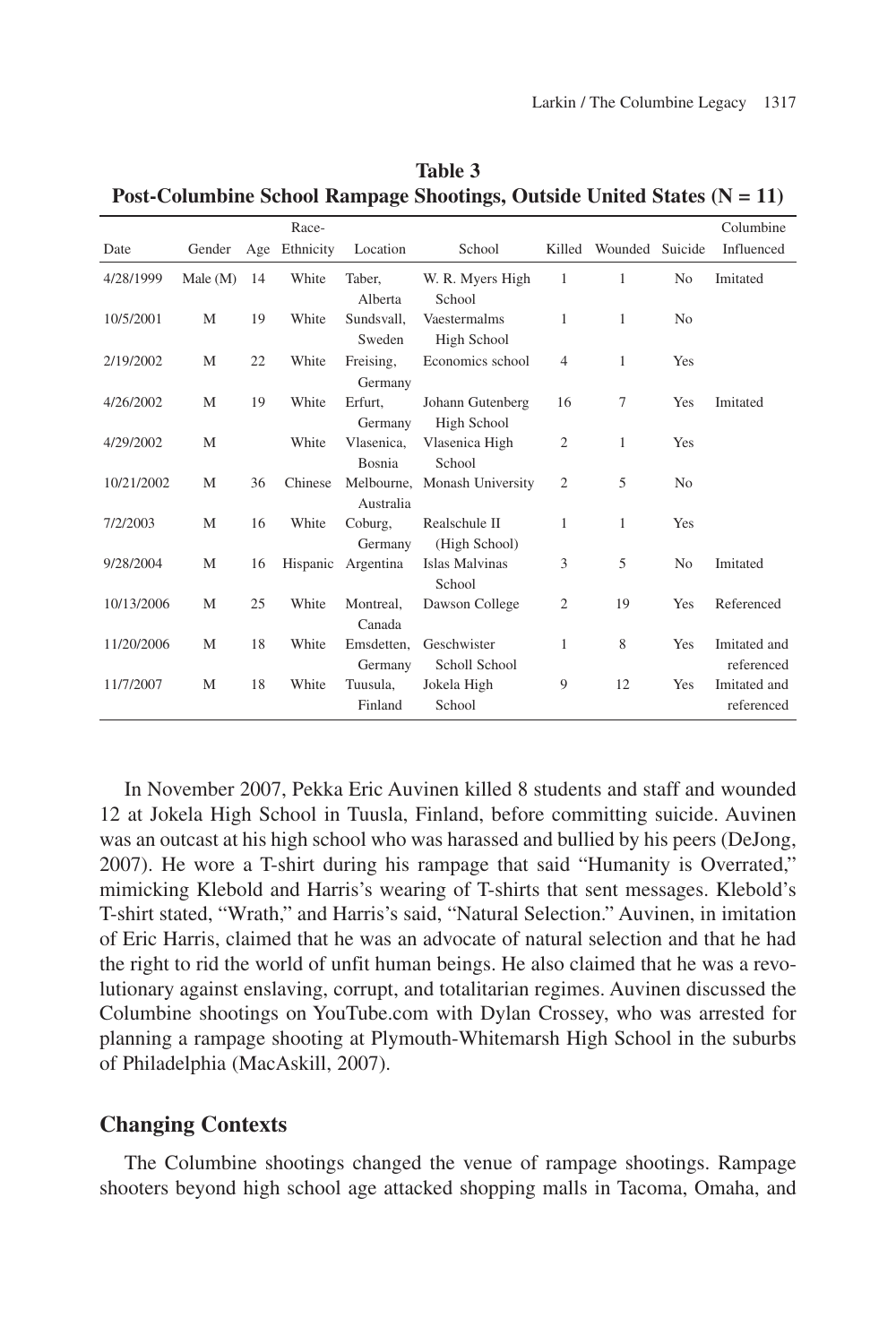Salt Lake City ("Omaha Gunman," 2007). The shooter in Tacoma claimed that he did not want to hurt anybody and that he was seeking media attention and wanted to be heard ("Ex-Girlfriend," 2005). Similarly, the shooter in the Westroads Mall in Omaha thought that his act would make him famous ("Omaha Gunman," 2007; "Westroads Mall Shooting," 2007). The shooting at Trolley Square in Salt Lake City had no visible relationship to Columbine.

In December 2007, Matthew Murray was rejected as a missionary from an evangelical organization known as Youth With a Mission. He shot and killed two persons at its headquarters in Arvada, Colorado; on the next day, he killed himself after a rampage attack on the New Life Church, an evangelical megachurch in Colorado Springs, where he killed two more (Meyer, Migoya, & Osher, 2007; "Killer's Rant," 2007). During his rampage, Murray posted a rant online under the heading "Christianity this is YOUR Columbine," in which he plagiarized Eric Harris's rants.

#### **Failed Attempts**

The problem with reported thwarted attempts is the ability to determine whether the plots were serious or they were student fantasies, police overreactions, or media hyperbole. Therefore, to be verified as a serious attempt, two criteria needed to be met: (a) Perpetrators had to have actually amassed weaponry, and (b) evidence of an attack plan had to have been uncovered. To illustrate the difficulties, Daniels et al. (2007) compiled a list of 30 thwarted rampage shootings between 2001 and 2004. Of those threats, only 2 met the criteria. Similarly, of the 12 "near misses" reported by Newman (2004) in the wake of Columbine, 6 met the criteria of a serious threat. For example, Newman listed a plot in Anaheim, California, that occurred on May 19, 1999, less than a month after Columbine. Police working on a student tip uncovered a cache of weapons and Nazi paraphernalia collected by two eighth graders (Gottlieb & Kandel, 1999). However, there was no evidence that they had planned a shooting. No charges were filed.

Although students have made thousands of threats, compiled hit lists, dreamed Columbine fantasies, and accumulated arsenals, they cannot be verified as rampage shooting attempts. This researcher has compiled 11 planned school rampage shootings that were thwarted in the days before they were to be executed. These 11 were selected because there was evidence indicating that the perpetrators actually planned to carry them out, despite the protestations of their defense attorneys. Verified attempts are listed in Table 4.

All 11 reported attempts had earmarks of the Columbine shootings. For example, the students at Hollins Woods Middle School not only imitated the Columbine shooters; they wanted to have a greater body count (Associated Press, 1999). The prospective shooter at De Anza College created a Web site memorial to Klebold and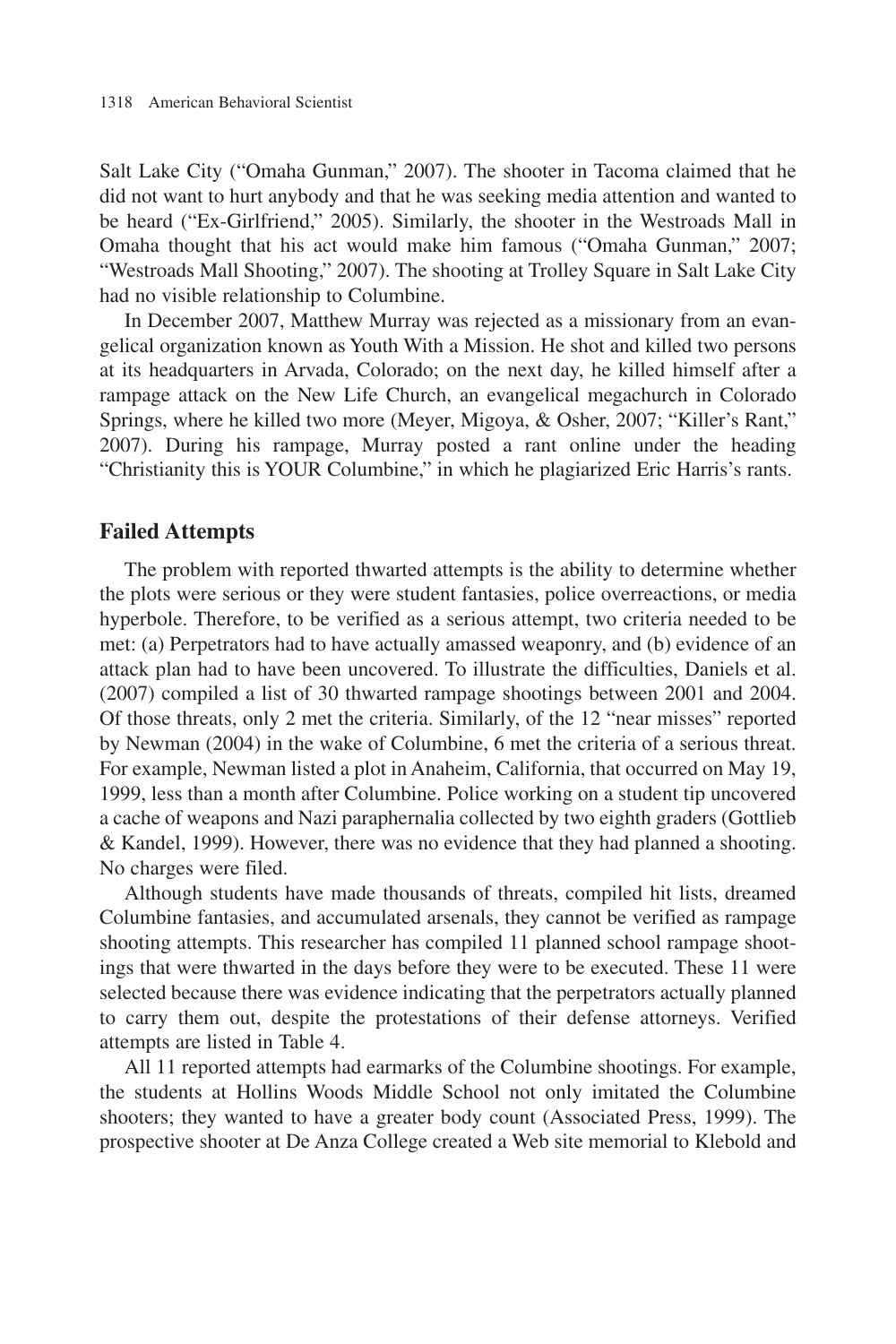| Date       | Number | Gender              | Age       | Location            | School                          |
|------------|--------|---------------------|-----------|---------------------|---------------------------------|
| 5/13/1999  | 4      | Male $(M)$          | 14        | Port Huron, MI      | Holland Woods Middle School     |
| 10/29/2000 | 5      | M                   |           | 14-16 Cleveland, OH | South High School               |
| 1/30/2001  |        | M                   | 19        | Cupertino, CA       | DeAnza College                  |
| 2/6/2001   | 3      | М                   | $16-17$   | Hoyt, KS            | Royal Valley High School        |
| 2/8/2001   | 3      | M                   | $14 - 15$ | Fort Collins, CO    | Preston Junior High School      |
| 2/14/2001  |        | M                   | 18        | Elmira, NY          | Southside High School           |
| 11/24/2001 | 5      | 4 M, 1 female 15-17 |           | New Bedford, MA     | New Bedford High School         |
| 4/19/2004  |        | M                   | 17        | Malcolm, NE         | Malcolm High School             |
| 9/27/2004  |        | M                   | 18        | Macomb, MI          | Chippewa Valley High School     |
| 4/21/2006  | 5      | M                   | $16-18$   | Riverton, KS        | Riverton High School            |
| 11/13/2007 |        | М                   | 14        | Philadelphia, PA    | Plymouth-Whitemarsh High School |

**Table 4 Post-Columbine Reported Thwarted School Shootings (***N* **= 11)**

Harris (Fayle, 2001; Gaura, Stannard, & Fin, 2001). One of the striking differences between reported thwarted attempts and actual shootings after Columbine is that all of the actual shootings were committed by individuals. Of the 11 reported thwarted shootings, only 4 were planned by individuals; the others were conspiracies that numbered between three and five students. As with actual shootings, perpetrators were overwhelmingly male, with the singular exception of a female in the conspiracy in New Bedford, Massachusetts (Butterfield & McFadden, 2001).

Reported thwarted attempts typically took their inspiration from Columbine. One or more students hatched a plan of attack on their school. In each case, with the possible exception of the De Anza College attempt, the motivation was to exact revenge against the jocks and/or "preps" that had bullied and humiliated them. In the case of Al DeGuzman at De Anza College, a 2-year institution in California's Silicon Valley, his motivation was more complicated. It involved a generalized hatred toward peers because of his isolation and a desire to commit suicide by police fire (Gaura et al., 2001).

Potential rampagers would begin collecting a cache of weaponry that they would use in their attacks. In many cases, the weaponry clearly imitated that used by Klebold and Harris in Columbine (Smith, 2001). With the singular exception of the Port Huron, Michigan, attack, students had assembled large arsenals that included shotguns, semiautomatic weapons, bombs, and stores of ammunition. In the Port Huron case, students had stolen a single gun and were planning to use it to steal other weaponry (Bower, 2001).

The incidences at Port Huron, Michigan (Bower, 2001), and Hoyt, Kansas (Gale Group, 2001), were uncovered by anonymous tips from uninvolved students. More typical have been conspirators who have revealed themselves electronically. The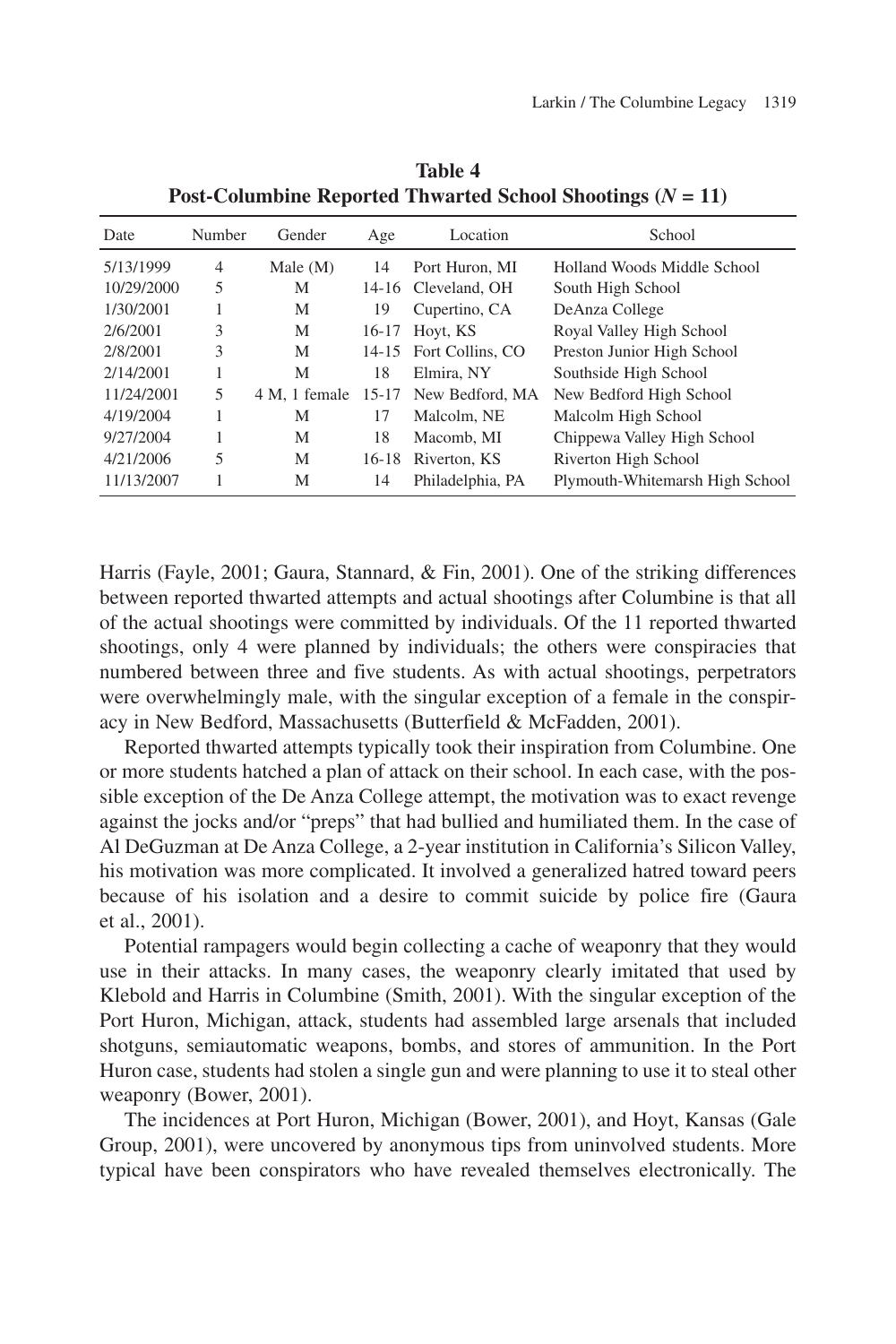incident in Elmira, New York, was revealed when the perpetrator sent a suspicious text message to a female friend, who then alerted authorities. Others have revealed themselves on the Internet. Internet boasts thwarted the plans of the Riverton, Kansas, shooters (Kabel, 2006); the Chippewa Valley High School attempt (Kamarenko, 2004); and the Plymouth-Whitemarsh High School plans in the Philadelphia suburbs ("Police," 2007). The attempted shooting at Malcolm, Nebraska, was uncovered by school authorities (Agence France Presse, 2004). The New Bedford, Massachusetts, attempt was revealed by the female participant ("Girl Arraigned," 2001), who was afraid that her favorite teacher might be hurt.

#### **Conclusion**

Most rampage shootings are a form of retaliatory violence; they are revenge for perceived past wrongs. Columbine gave new meaning to school rampage shootings, especially to disaffected outcast students not only in America but throughout Western society. Rampage shootings were no longer the provenance of isolated, loner students who were psychologically deranged. Columbine raised rampage shootings in the public consciousness from mere revenge to a political act. Klebold and Harris were overtly political in their motivations to destroy their school (R. W. Larkin, 2007). In their own words, they wanted to "kick-start a revolution" among the dispossessed and despised students of the world (Gibbs & Roche, 1999). They understood that their pain and humiliation were shared by millions of others and conducted their assault in the name of a larger collectivity. Klebold and Harris identified the collectivity—outcast students—for which they were exacting revenge. That is what distinguishes Columbine from all previous rampage shootings.

The Columbine massacre, because of its spectacular and unprecedented nature, evoked a public awareness that included an address to the country by the president of the United States. It generated a national debate on numerous issues: school violence, gun control, bullying, child rearing, parental responsibility, school climates, video games, violent media, societal permissiveness, race, and religious values, to name the most obvious (Muschert, 2002). Muschert's (in press) data clearly show that the focus of media coverage of the Columbine shootings was on the *why* rather than the *what* of the shootings. The Columbine shootings opened a huge gap in the hegemonic ideology that major media attempted to fill. They violated assumptions about the peacefulness of suburban schools and communities. Earlier school shootings raised the issue; Columbine brought it to a head. Such planned violence was unheard of even in urban ghettos. The shootings also raised issues about the mental and moral state of the perpetrators. Prior to the shootings, they were average teenagers; afterward, they became evil, mentally unbalanced monsters; psychopaths; and instruments of the devil (Cullen, 2004).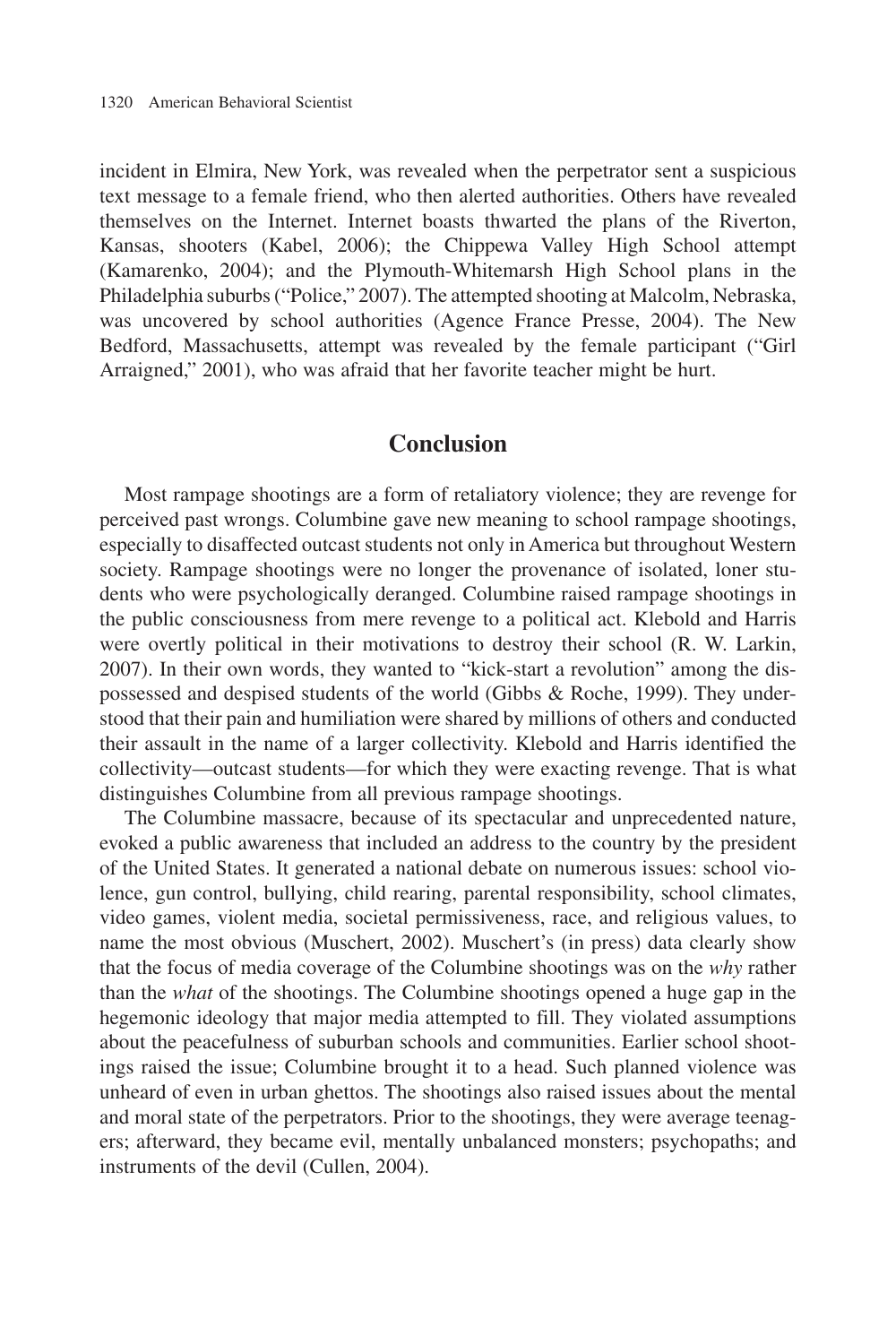The function of the news media was to "normalize" the Columbine shootings (Croteau & Hoynes, 2002). An event that was shocking, "senseless," and seemingly incomprehensible to the public had to be explained. Within the evangelical community, the Columbine shootings exemplified their persecution and were defined as the intrusion of Satan into human affairs (Cullen, 1999a; Epperhart, 2002; R. W. Larkin, 2007; Porter, 1999). However, the rest of America had to be pacified. The problem was that the perpetrators appeared to be "normal." Blame could not be attributed to broken families, because the Klebold and Harris families were intact and the parents were caring about their children. It could not be attributed to drugs because toxicology screenings on both boys came back negative. Therefore, the media focused on their prior brush with the criminal justice system and Eric Harris's use of Luvox for depression, his declared hatred for other races and religious groups, and his admiration for Adolf Hitler. Harris was identified as the more culpable leader and Klebold as the desperate, socially isolated follower (Muschert, 2002). Contextual issues, such as bullying and the cult of the athlete, that pervaded Columbine High School were raised by some journalists (Adams & Russakoff, 1999) and dismissed by others (Cullen, 2004). Bullying and alienation were ignored by the evangelical community and relegated to secondary status by the corporate media, which adopted psychological pathology as the major explanation (Muschert, 2002).

After it was reported that Klebold and Harris had made the basement tapes to explain their motivations, the media clamored for a viewing. The sheriff of Jefferson County allowed major media journalists to view the tapes at a one-time-only presentation. A synopsis was then published in the December 20, 1999, issue of *Time* magazine (Gibbs & Roche, 1999). Consequently, the motivations and intentions of Klebold and Harris became subjects of intense debate on the Internet. Many of those who were blogging did not accept the corporate media's definition of the situation. Neo-Nazi sites posited a Jewish conspiracy because of Klebold's Jewish roots; however, many others spoke sympathetically of Harris and Klebold and viewed them as martyrs to the cause of outcast students who had been victimized by their higher status peers (D. G. Larkin, 2000). Students arrested in "Columbine-style" rampage shooting conspiracies began emulating the behavior of Klebold and Harris shortly after the publication of the *Time* article ("3 Charged," 2001).

As an immediate consequence of the spectacular worldwide news coverage of the Columbine massacre, within days, students were phoning in bomb hoaxes to their schools, drawing up enemies lists, issuing death threats, and bringing guns to school to shoot their peers ("Summary," 1999). Most of the thwarted rampages were conspiracies among a number of students who had grievances against the school. These grievances centered on bullying, harassment, and the usual predatory violence directed against outsider students. Prior to Columbine, there was no evidence of conspiracies to bomb and shoot up one's school.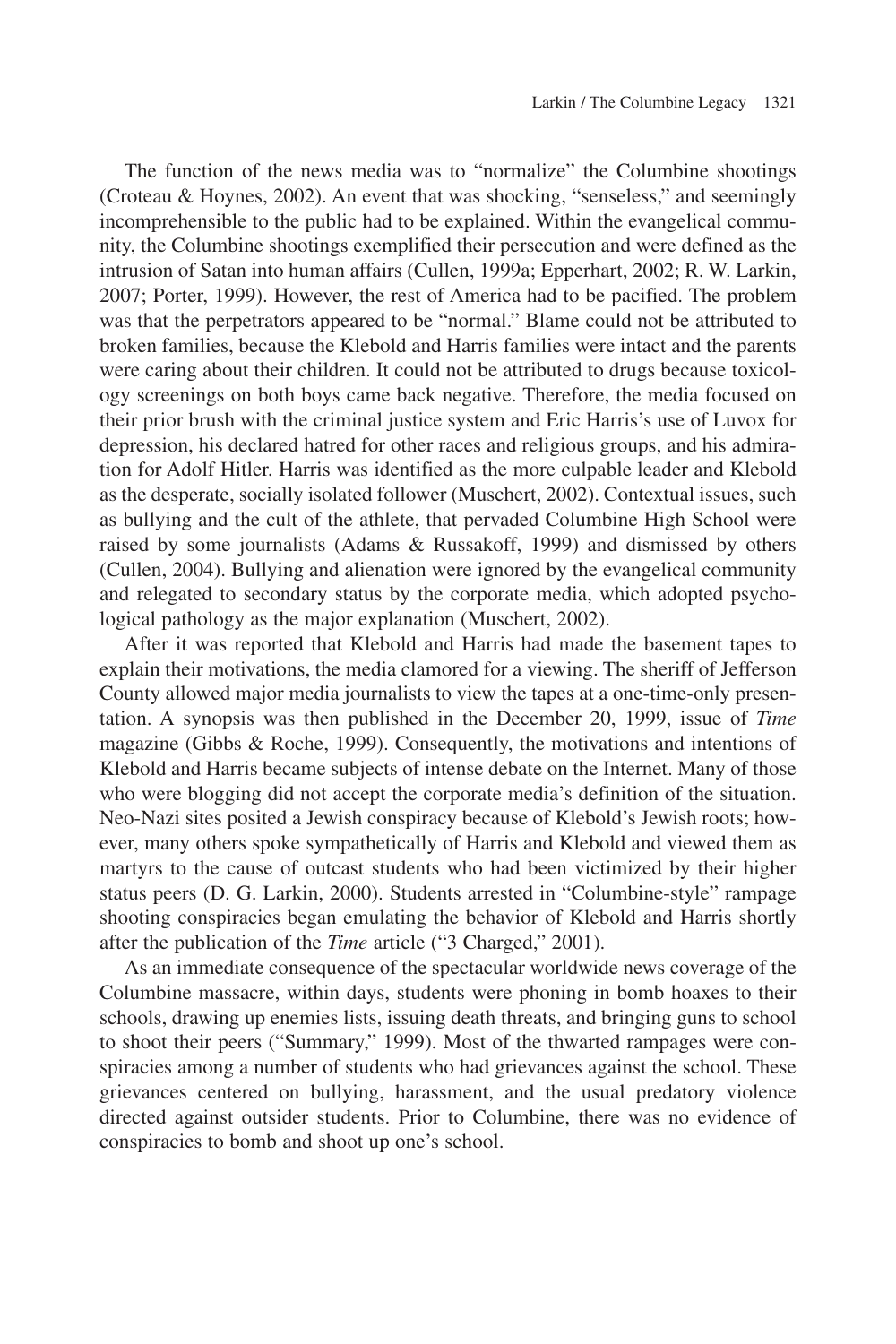One of the cultural scripts that is a consequence of the Columbine shootings is that the shooters engage in their rampages to "make a statement." The body count, almost always innocent bystanders, exists primarily as a method of generating media attention. This was certainly the case in the most deadly rampage shootings of John Wiese at Red Lake and Cho Seung-Hui at Virginia Tech. It was also the case in 2007 with Robert Hawkins, who killed nine at the Westroads Mall in Omaha, Nebraska, and Matthew Murray, who attempted two rampage shootings on consecutive days in Colorado at Youth With a Mission and the New Life Church, both institutions of the evangelical community.

Killing for notoriety is the second outcome of the Columbine shootings. The media awareness of Klebold and Harris is discussed in detail elsewhere (R. W. Larkin, 2007). When a rampage shooting occurs in a community, it is overwhelmed by media (Lieberman, 2006; Muschert, 2002; Newman, 2004). The extent of media attention seems to be closely related to body count. The most spectacular shootings in Paducah, Jonesboro, Springfield, and Columbine and at Virginia Tech were characterized by media feeding frenzies in which news outlets oftentimes competed with police and emergency medical services for space and attention from victims. Local residents in Paducah and Jonesboro told stories of reporters who invaded their privacy, misrepresented themselves, and used various ruses to interview traumatized citizens (Newman, 2004). In the postmodern world, news has become entertainment. Tragedy has been converted to sensation and sensation is operationalized into viewership, Nielsen points, and market share, which is then materialized in advertising revenues. The communities in which rampage shootings occur are victimized twice: first by the shootings themselves and second by the media who rampage through their communities to get the story (Altheide, 2004). The sensationalism of a rampage shooting can provide headlines for 3 days of news cycles; Columbine was still headline news 3 weeks after the shootings, primarily because of copycat phenomena (Muschert, 2002).

Social structural and cultural characteristics that have led to rampage shootings, such as the toleration of predatory behaviors on the part of elite students, the lionization of winners and the punishment of losers, the male ethic of proving one's masculinity through violence, the easy availability of assault weapons to just about anyone, and the media fascination and exploitation of violence, go far beyond the communities that experienced rampage shootings. Rampage shootings can occur in almost any community. Violence down the social system, especially in America's high schools, is redefined as "fun" or "boys being boys" (Lefkowitz, 1997). Researchers have documented (Boney-McCoy & Finkelhor, 1996; Boulton & Hawker, 1997; Dukes & Stein, 2005; Kilpatrick et al., 2003) the deleterious consequences that the daily rituals of humiliation and bullying have on the victims. Klebold and Harris, in their spectacular assault on Columbine High School, gave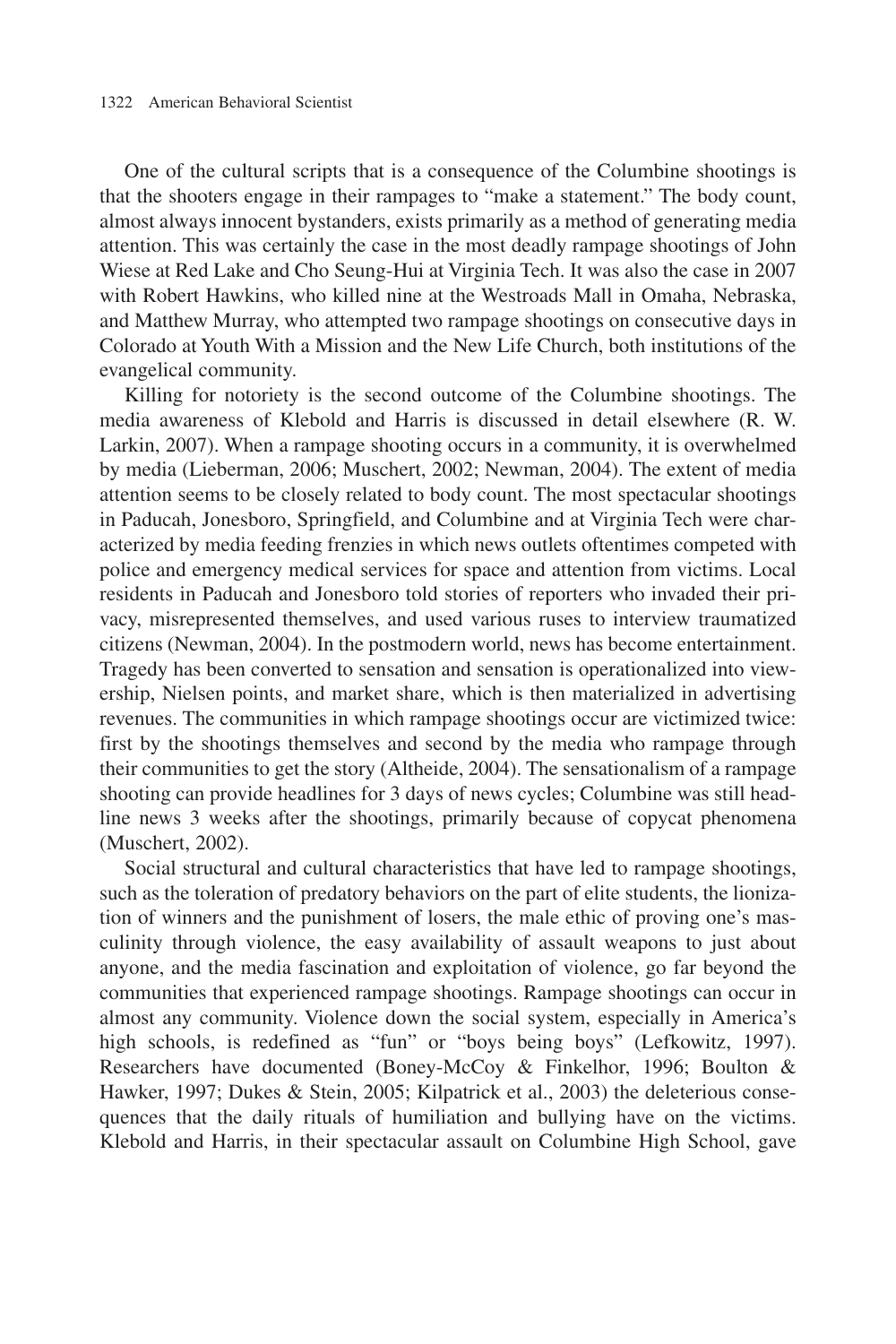voice to outsiders, to loser students, to those left out of the mainstream, to the victims of jock and "prep" predation. Although there have been grassroots attempts to reduce violence in schools, since Columbine, the federal government has made assault weapons easier to obtain (Lawrence, 2004), and states have adopted more punitive juvenile justice sentencing guidelines (Mears, 2002). To a persecuted and angry student who wishes to attack his school and community, such social policies are an invitation and a dare. To such a student, payback consists of killing convenient targets, making a statement, and dying in a blaze of glory.

#### **Notes**

- 1. For more detailed information, the author can be contacted at rlarkin@cuny.jjay.edu.
- 2. Many of the facts reported on the Columbine shootings come from R. W. Larkin (2007).

#### **References**

- Adams, L., & Russakoff, D. (1999, 13 June). High schools' "cult of the athlete" under scrutiny. *The Washington Post*, p. 1ff.
- Agence France Presse. (2004). US teenager held over alleged school bomb plot. Retrieved February 4, 2008, from http://www.mywire.com/pubs/AFP/2004/03/19/398032/print
- Altheide, D. L. (2004). Media logic and political communication. *Political Communication*, *21*(3), 293-296.
- American teen's lawyer reveals computer links. Columbine massacre was one topic of discussion. *Guardian*. Retrieved March 7, 2008, from http://www.guardian.co.uk/world/2007/nov/13/usa .schoolsworldwide
- Associated Press. (1999, May 19). Michigan teenagers charged in plot. Retrieved January 11, 2008, from http://web.dailycamera.com/shooting/16cplot.html
- Bellini, J. (2001). *Child's prey.* New York: Pinnacle.
- Benson, L. (2005, March 24). Web postings hold clues to Weise's actions Retrieved January 4, 2008, from http://news.minnesota.publicradio.org/features/2005/03/24\_ap\_moreweise/
- Blythe, B. (2004, November 22). Romano pleads guilty, facing 20 years. Retrieved January 5, 2008, from http://capitalnews9.com/shared/print/default.asp?ArID=105530
- Boney-McCoy, S., & Finkelhor, D. (1996). Is youth victimization related to trauma symptoms and depression after controlling for prior symptoms and family relationships? A longitudinal, prospective study. *Journal of Consulting and Clinical Psychology*, *64*, 1406-1416.
- Boulton, M. J., & Hawker, D. S. (1997). Non-physical forms of bullying among school pupils: A cause for concern. *Health Education*, *2*, 61-64.
- Bower, A. (2001). Scorecard of hatred. *Time Magazine*. Retrieved March 19, 2008, from http://www.time .com/time/printout/0,8816,999476,00.html
- Butterfield, F., & McFadden, R. D. (2001, 26 November). 3 teenagers held in plot at Massachusetts school*. The New York Times*, p. 16.
- Cloud, J. (1999). The Columbine effect. *Time Magazine*, *154*(23), p. 12ff.
- Croteau, D. R., & Hoynes, W. (2002). *Media/Society: Industries, images, and audiences.* Thousand Oaks, CA: Pine Forge.
- Cullen, D. (1999a, November17 ). I smell the presence of Satan. Salon.com. Retrieved May 15, 2003, from http://archive.salon.com/news/feature/1999/05/15/evangelicals/index.html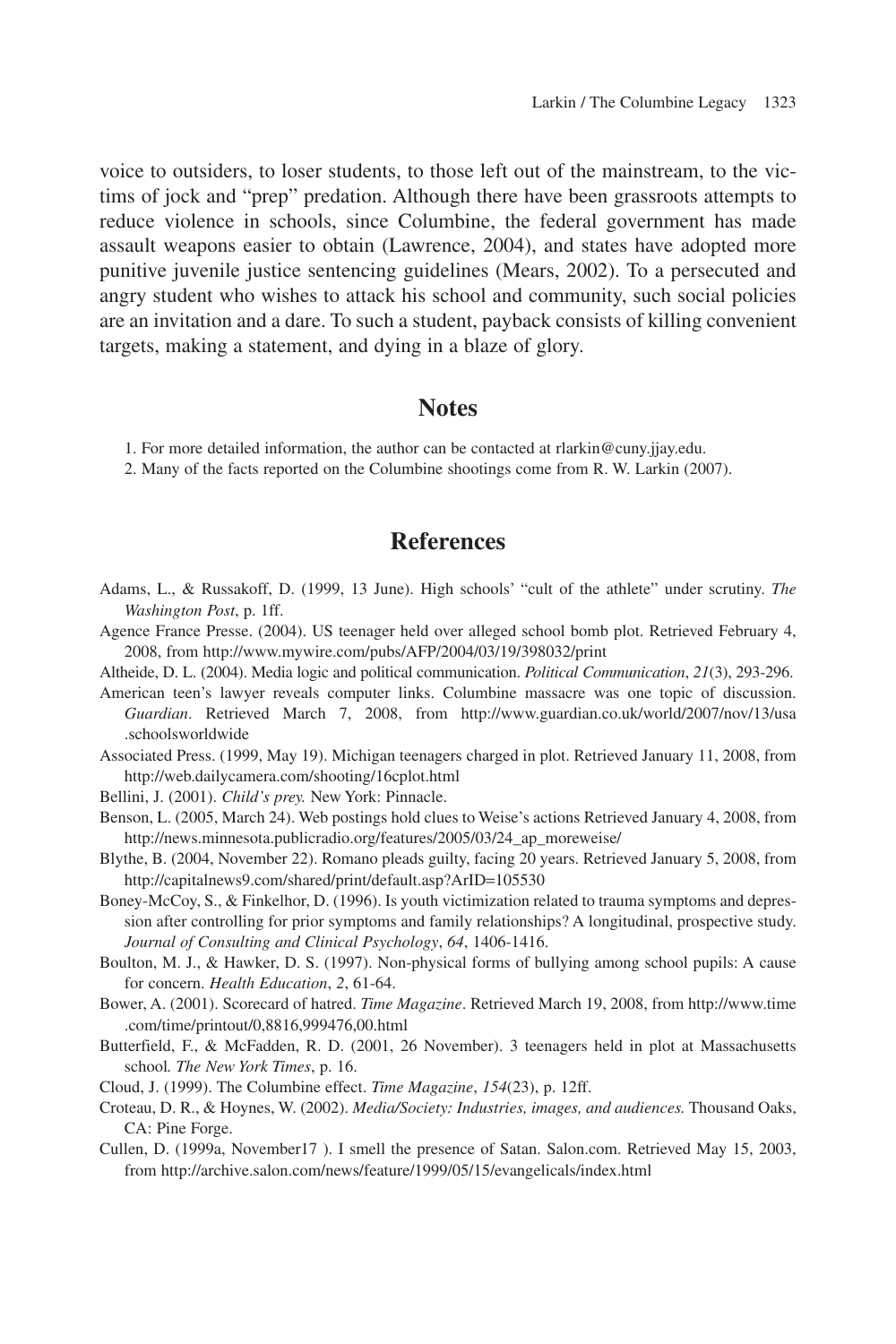#### 1324 American Behavioral Scientist

- Cullen, D. (1999b, September 30). Who said "yes"? Salon.com. Retrieved October 2, 2005, from http:// www.salon.com/news/feature/1999/09/30/bernall/print.html
- Cullen, D. (2004). The depressive and the psychopath. Slate. Retrieved September 18 2004, from http:// slate.msn.com/id/2099203/
- Daniels, J. A., Buck, I., Croxall, S., Gruber, J., Kime, P., & Govert, H. (2007). Content analysis of news reports of averted school rampages. *Journal of School Violence*, *6*(1), 83-99.
- Dedman, B. (2000, October 15). School shooters: Secret Service findings*. Chicago Sun-Times*. Retrieved from http://www.secretservice.gov/ntac/chicago\_sun/find15.htm
- DeJong, P. (2007, November 8). Police say Finnish school gunman was bullied social outcast, picked on victims at random. ABC News. Retrieved March 7, 2008, from http://abcnews.go.com/International/ wireStory?id=3837063
- Dukes, R. L., & Stein, J. A. (2005, August). *Bullying during adolescence: Correlates, predictors, and outcomes among bullies and victims.* Paper presented at the annual meeting of the American Sociological Association, San Francisco.
- Epperhart, B. (2002). *Columbine: Questions that demand an answer.* Tulsa, OK: Insight.
- Fayle, K. (2001, January 14). Crisis averted: De Anza College students were spared what could have been a massacre. *Cupertino Courier*. Retrieved February 7, 2008, from http://www.community-newspapers.com/archives/cupertinocourier/02.07.01/cover-0106.html
- Gale Group. (2001, January 14). Safe school helpline credited with preventing Columbine-style plot at Kansas high school. *Business Wire*. Retrieved from http://findarticles.com/p/articles/mi\_m0EIN/ is\_2001\_Feb\_21/ai\_70703407/print
- Gasser, K. H., Creutzfeldt, M., Naher, M., Rainer, R., & Wickler, P. (2004). *Bericht der Kommission Gutenberg-Gymnasium*. [Report of the Gutenberg School Commission]. Erfurt, Germany.
- Gaura, M. A., Stannard, M. B., & Fin, S. (2001, January 31). De Anza College bloodbath foiled—Photo clerk calls cops. SFGate.com. Retrieved January 14, 2008, from http://www.sfgate.com/cgi-bin/ article.cgi?file=/chronicle/archive/2001/01/31/MNDEANZAPM.DTL
- Gibbs, N., & Roche, T. (1999, December 20). The Columbine tapes. *Time Magazine*, p. 4ff.
- Girl arraigned in Massachusetts school bomb plot. (2001, November 28). Cable News Network. Retrieved February 18, 2008, from http://archives.cnn.com/2001/LAW/11/28/school.plot/index.html
- Gottlieb, J., & Kandel, J. (1999, January 11). Anaheim police find bombs in 2 boys' homes. *Los Angeles Times*. Available from http://www.latimes.com
- Gunmen praised Columbine killer. (2006). *Independent.* Retrieved October 7, 2008, from http://findarticles.com/p/articles/mi\_qn4158/is\_20061123/ai\_n16861198/print?tag=artBody
- Journey, M. (1989, January 16). Official tells of shooting at high school. *St. Petersburg Times*. Available from http://www.tampabay.com
- Kabel, M. (2006, February 20). 5 Kansas students held in school shooting plot. *Seattle Times*. Available from http://seattletimes.nwsource.com
- Kamarenko, D. (2004, February 19). Quiet teen's terror plot stuns school Retrieved May 17, 2008, from http://www.crime-research.org/news/27.09.2004/665/
- Kilpatrick, D. G., Ruggiero, K. J., Acierno, R., Saunders, B. E., Resnick, H. S., & Best, C. L. (2003). Violence and risk of PTSD, major depression, substance abuse/dependence, and comorbidity: Results from the national survey of adolescents. *Journal of Consulting and Clinical Psychology*, *71*(4), 692-700.
- Kleinfield, N. R. (2007, April 22). Loner becomes a killer; before deadly rage, a lifetime consumed by a troubling silence*. The New York Times*, p. 1A.
- Lampe, A. (2000). *Violence in our schools: January 1, 1980 through December 31, 1999*. Retrieved December 24, 2007, from http://www.columbine-angels.com/Shootings-1980-2000.htm
- Lampe, A. (2005). *Violence in our schools: January 1, 2000 through December 31, 2004*. Retrieved December 24, 2007, from http://www.columbine-angels.com/Shootings-2005-2009.htm
- Larkin, D. G. (2000). *Views and trues.* New York: La Guardia College.
- Larkin, R. W. (2007). *Comprehending Columbine.* Philadelphia: Temple University Press.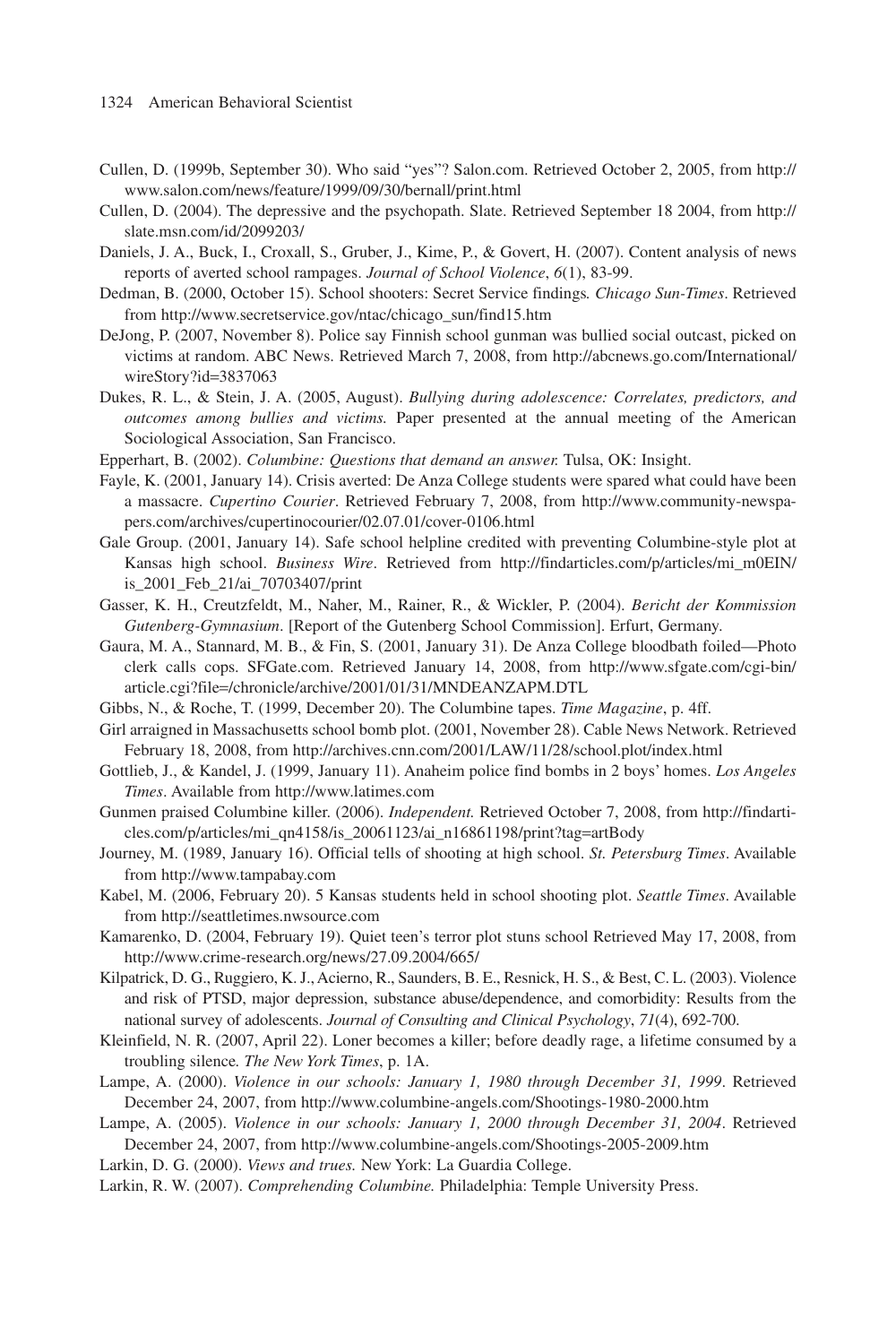Lawrence, J. (2004). Federal ban on assault weapons expires. *USA Today*. Retrieved October 14, 2008, from http://www.usatoday.com/news/washington/2004-09-12-weapons-ban\_x.htm

Lefkowitz, B. (1997). *Our guys.* New York: Vintage.

Lieberman, J. (2006). *The shooting game.* Santa Ana, CA: Seven Locks.

MacAskill, E. (2007, November 13). Finnish school killer was in contact with US plotter.

McCarthy, T. (2001, January 3). Warning: Andy Williams here. Unhappy kid. Tired of being picked on. *Time .com.* Retrieved March 11, 2008 from http://www.time.com/time/printout/0,8816,102077,00.html#

McGee, J. P., & DeBernardo, C. R. (1999). The classroom avenger. *Forensic Examiner*, *8*(5/6), 1-16.

Mears, D. (2002). Sentencing guidelines and the transformation of juvenile justice in the 21st century. *Journal of Contemporary Criminal Justice*, *18*(1), 6-19.

Mendoza, A. (2002). *Robert Steinhäuser*. Retrieved November 28, 2007, from http://www.mayhem.net/ Crime/steinhaeuser.html

Meyer, J. P., Migoya, D., & Osher, C. N. (2007). YOUR Columbine. *The Denver Post,* (December 12). Retrieved December 24, 2008 from http://www.denverpost.com/ci\_7696043

Moore, M. H., Petrie, C. V., Braga, A. A., & McLaughlin, B. L. (2003). *Deadly lessons: Understanding lethal school violence.* Washington, DC: National Academies Press.

- Muschert, G. W. (2002). *Media and massacre: The social construction of the Columbine story.* Boulder, CO: University of Colorado.
- Muschert, G. W. (2007a). The Columbine victims and the myth of the juvenile superpredator. *Youth Violence and Juvenile Justice*, *5*(4), 351-366.

Muschert, G. W. (2007b). Research in school shootings. *Sociology Compass*, *1*(1), 60-80.

Muschert, G. W. (in press). Frame-changing in the media coverage of a school shooting: The rise of Columbine as a national concern. *Social Science Journal.*

Newman, K. S. (2004). *Rampage: The social roots of school shootings.* New York: Basic Books.

Police: Team planning "Columbine-like" attack had weapons cache. (2007, October 12). NBC News. Retrieved February 20, 2008, from http://www.nbc10.com/news/14317753/detail.html#

- Porter, B. (1999). *Martyr's torch: The message of the Columbine massacre.* Shippensburg, PA: Destiny Image.
- Rocha, J. (2007, May 24). Castillo won't be executed. *Raleigh News and Observer*. Retrieved October 12, 2008 from http://www.newsobserver.com/news/crime\_safety/castillo/story/578097.html
- Sack, K. (1999, May 21). Youth with 2 guns shoots 6 at Georgia school. *The New York Times*. Available from http://www.nytimes.com
- Smith, Z. (2001, February 8). Middle school students' conspiracy in Fort Collins. The Firing Line. Retrieved February 1, 2008, from http://www.thefiringline.com/forums/showthread.php?t=56650
- Sourour, T. Z. (1991). *Report of coroner's investigation*. Available from http://www.diarmani.com/ Montreal\_Coroners\_Report.pdf
- Summary of real-time reports concerning a shooting at the Columbine High School in Littleton, Colorado. (1999). *ERRI Emergency Services Report*, *3*.

3 charged in Columbine-style plot. (2001, February 6). CBS News. Retrieved January 11, 2008, from http://www.cbsnews.com/stories/2001/02/06/national/printable269726.shtml

The Denver Post (2007). Killer's rant filled with profanity, hate. *The Denver Post*. Retrieved December 24, 2007 from http://www.denverpost.com/ci\_7691068

The Smoking Gun (2007). Omaha gunman suicide notes. Retrieved December 26, 2007 from http://www. thesmokinggun.com/archive/years/2007/1207072omaha1.html

- Trump, K. W. (2006). *Columbine seventh anniversary: Seven foiled school violence plots since March* [Press release]. Retrieved February 6, 2008 from http://www.expertclick.com/NewsReleaseWire/ default.cfm?Action=ReleaseDetail&ID=12365
- USA Today (2005). Ex-girlfriend: Mall suspect wrote of anger before spree. Retrieved September 26, 2000 from http://www.usatoday.com/news/nation/2005-11-21-text-mall-shooting\_x.htm